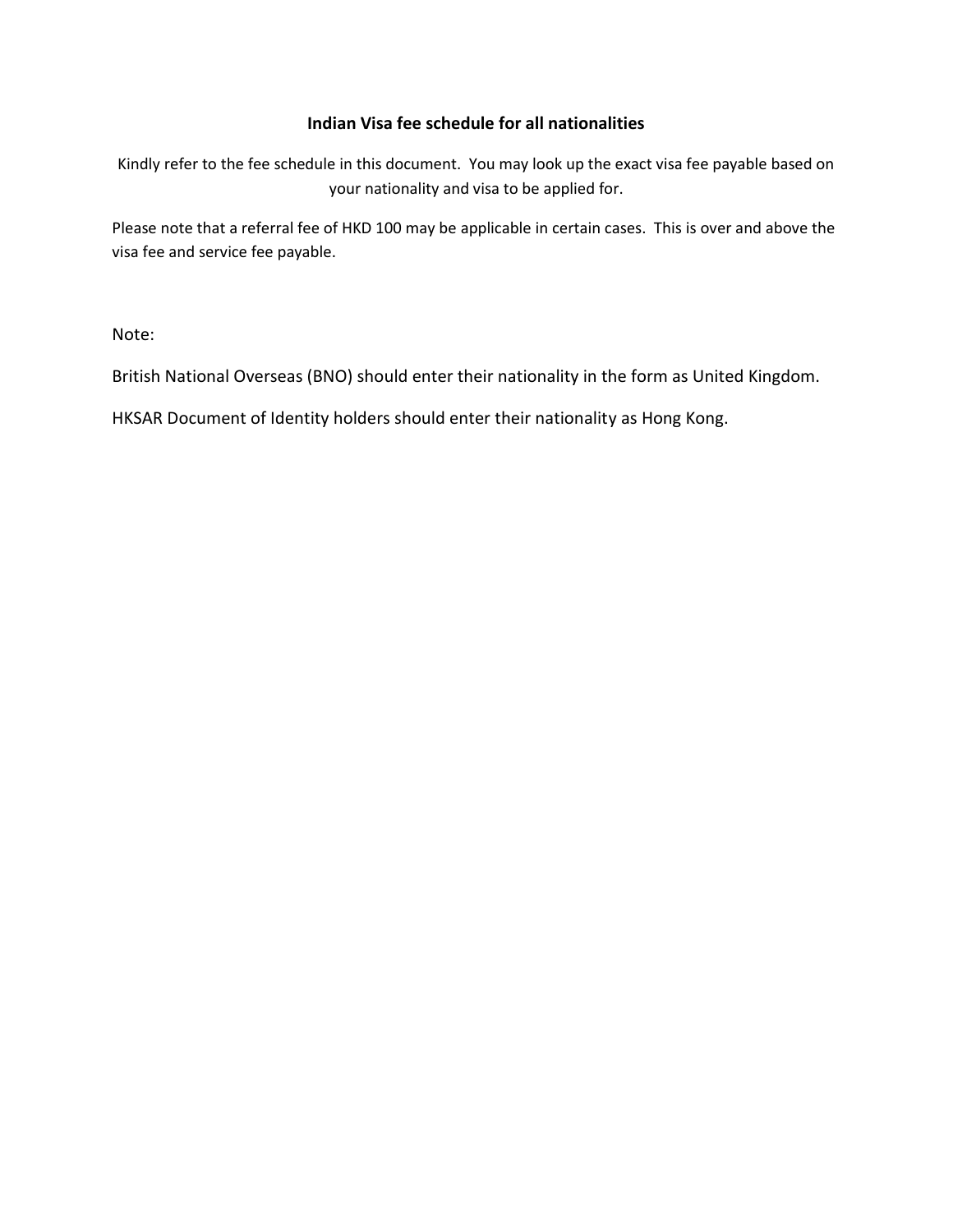# **Tourist Visa Fee Schedule**

| <b>Nationality</b>                                                                                                         | Visa fee amount<br>(in Hong Kong Dollars) |  |
|----------------------------------------------------------------------------------------------------------------------------|-------------------------------------------|--|
| Hong Kong                                                                                                                  | 335                                       |  |
| Macau                                                                                                                      | 335                                       |  |
| Afghanistan, Argentina, Bangladesh, DPR Korea, Jamaica, Maldives, Mauritius,<br>Mongolia, Nepal, South Africa, and Uruguay | 0                                         |  |
| Japan                                                                                                                      | 65                                        |  |
| Sri Lanka $-1$ month with double entry                                                                                     | 140                                       |  |
| Sri Lanka $-3$ months with single entry                                                                                    | 140                                       |  |
| Sri Lanka $-3$ months with double entry                                                                                    | 220                                       |  |
| Singapore                                                                                                                  | 215                                       |  |
| <b>USA</b>                                                                                                                 | 495                                       |  |
| United Kingdom: British (GBR) and British National Overseas (BNO)                                                          | 1,020                                     |  |
| Mozambique – Single entry (additional urgency charges of 530 may be applicable)                                            | 660                                       |  |
| Mozambique - Multiple entries (additional urgency charges of 620 may be applicable)                                        | 1,730                                     |  |
| All other nationals not mentioned above                                                                                    | 335                                       |  |

(Visas are normally issued for duration of 3 months with a single entry.)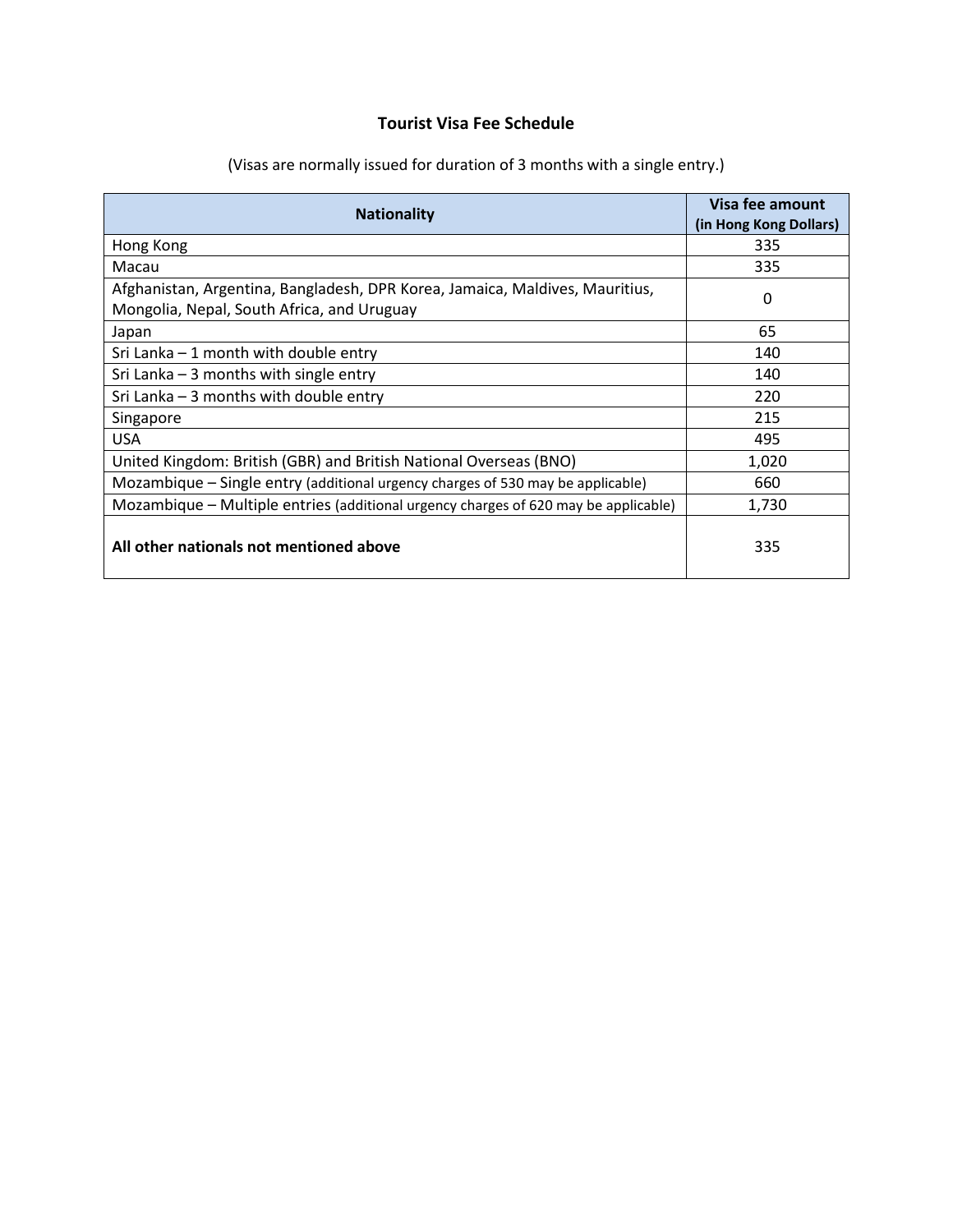## **Business Visa Fee Schedule**

## (Visas are normally issued for duration of 6 months/1 year with multiple entries, if requested in the business letters.)

| <b>Nationality</b>                                                                                                                           | Visa fee amount<br>(in Hong Kong Dollars) |
|----------------------------------------------------------------------------------------------------------------------------------------------|-------------------------------------------|
| Hong Kong                                                                                                                                    | 960                                       |
| Macau                                                                                                                                        | 960                                       |
| Afghanistan, Argentina, Bangladesh, DPR Korea, Jamaica, Maldives, Mauritius,<br>Mongolia, Nepal, South Africa, and Uruguay                   | $\mathbf 0$                               |
| Australia                                                                                                                                    | 1,700                                     |
| United Kingdom: British (GBR) and British National Overseas (BNO) - for 1 year<br>(additional urgency charges of 1,660 may be applicable)    | 3,430                                     |
| United Kingdom: British (GBR) and British National Overseas (BNO)- up to 6<br>months (additional urgency charges of 1,660 may be applicable) | 1,230                                     |
| Czech Republic                                                                                                                               | 1,505                                     |
| Ecuador                                                                                                                                      | 1,895                                     |
| France                                                                                                                                       | 1,310                                     |
| Iran                                                                                                                                         | 2,165                                     |
| Ireland                                                                                                                                      | 1,580                                     |
| Japan                                                                                                                                        | 65                                        |
| Mozambique (additional urgency charges of 620 may be applicable)                                                                             | 1,730                                     |
| New Zealand                                                                                                                                  | 1,035                                     |
| Nigeria                                                                                                                                      | 2,285                                     |
| Pakistan                                                                                                                                     | 5                                         |
| Philippines                                                                                                                                  | 1,740                                     |
| Poland                                                                                                                                       | 1,155                                     |
| Saudi Arabia                                                                                                                                 | 1,700                                     |
| Sri Lanka - 1 month with multiple entries                                                                                                    | 220                                       |
| Sri Lanka - 3 months with multiple entries                                                                                                   | 330                                       |
| Sri Lanka $-3$ months with single entry                                                                                                      | 230                                       |
| Thailand                                                                                                                                     | 1,580                                     |
| <b>UAE</b>                                                                                                                                   | 3,260                                     |
| Ukraine                                                                                                                                      | 1,580                                     |
| <b>USA</b>                                                                                                                                   | 1,275                                     |
| All other nationals not mentioned above                                                                                                      | 960                                       |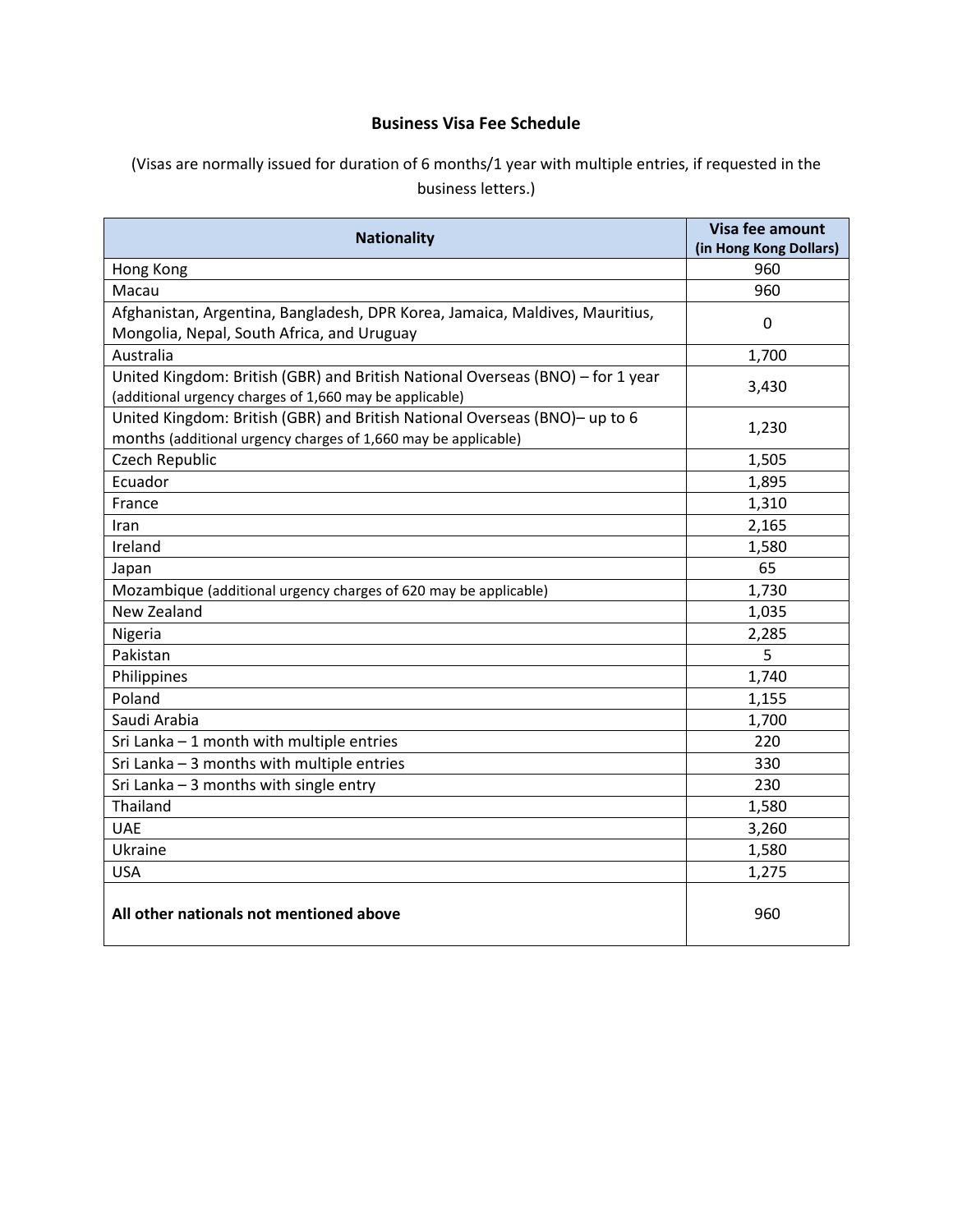## **Fee Schedule for Conference Visa / Entry Visa / Journalist Visa**

(Visas are normally issued for duration of 3 months with a single entry.)

| <b>Nationality</b>                                                                                                         | Visa fee amount<br>(in Hong Kong Dollars) |
|----------------------------------------------------------------------------------------------------------------------------|-------------------------------------------|
| Hong Kong                                                                                                                  | 645                                       |
| Macau                                                                                                                      | 645                                       |
| Afghanistan, Argentina, Bangladesh, DPR Korea, Jamaica, Maldives, Mauritius,<br>Mongolia, Nepal, South Africa, and Uruguay | 0                                         |
| Japan                                                                                                                      | 65                                        |
| Pakistan                                                                                                                   | 5                                         |
| Mozambique (additional urgency charges of 620 may be applicable)                                                           | 1,730                                     |
| <b>USA</b>                                                                                                                 | 805                                       |
| All other nationals not mentioned above                                                                                    | 645                                       |

#### **Fee schedule for transfer of valid visa service**

(Visa will be transferred to new passport with existing validity)

| <b>Nationality</b>                                                           | Visa fee amount<br>(in Hong Kong Dollars) |
|------------------------------------------------------------------------------|-------------------------------------------|
| Hong Kong                                                                    | 60                                        |
| Macau                                                                        | 60                                        |
| Afghanistan, Argentina, Bangladesh, DPR Korea, Jamaica, Maldives, Mauritius, | O                                         |
| Mongolia, Nepal, South Africa, and Uruguay                                   |                                           |
| United Kingdom: British (GBR) and British National Overseas (BNO)            | 1,310                                     |
| All other nationals not mentioned above                                      | 60                                        |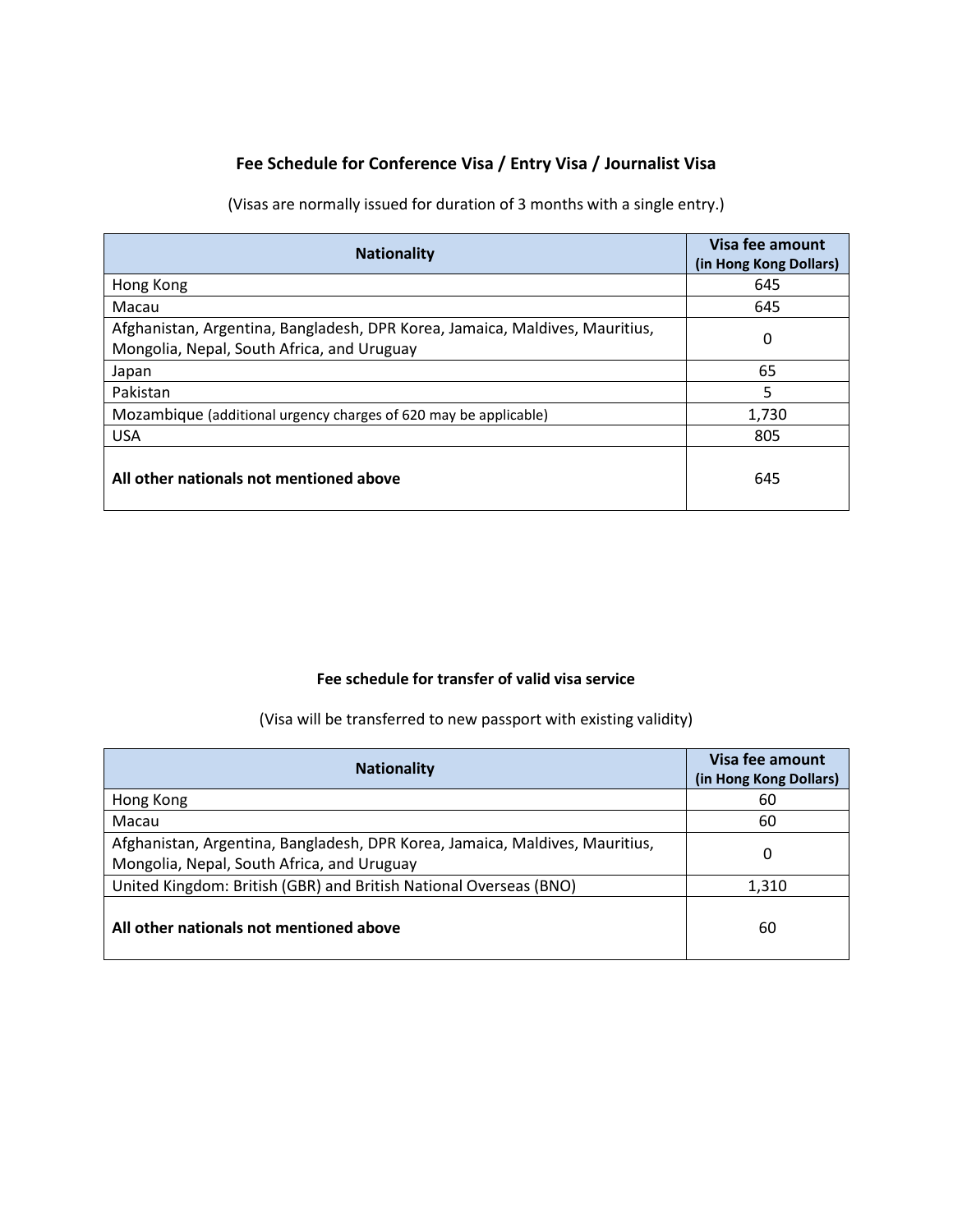#### **Fee Schedule for Medical Visa / Medical Attendant Visa**

(Visas are normally issued for duration of 6 months.)

| <b>Nationality</b>                                                                                                         | Visa fee amount<br>(in Hong Kong Dollars) |
|----------------------------------------------------------------------------------------------------------------------------|-------------------------------------------|
| Hong Kong                                                                                                                  | 645                                       |
| Macau                                                                                                                      | 645                                       |
| Afghanistan, Argentina, Bangladesh, DPR Korea, Jamaica, Maldives, Mauritius,<br>Mongolia, Nepal, South Africa, and Uruguay | 0                                         |
| Japan                                                                                                                      | 65                                        |
| Mozambique (additional urgency charges of 620 may be applicable)                                                           | 1,730                                     |
| Pakistan                                                                                                                   | 5                                         |
| United Kingdom: British (GBR) and British National Overseas (BNO)                                                          | 1.010                                     |
| <b>USA</b>                                                                                                                 | 805                                       |
| All other nationals not mentioned above                                                                                    | 645                                       |

## **Fee Schedule for Transit Visa**

(Visas are normally issued for duration of 7/15 days -single entry.)

| <b>Nationality</b>                                                                                                         | Visa fee amount<br>(in Hong Kong Dollars) |
|----------------------------------------------------------------------------------------------------------------------------|-------------------------------------------|
| Hong Kong                                                                                                                  | 180                                       |
| Macau                                                                                                                      | 180                                       |
| Afghanistan, Argentina, Bangladesh, DPR Korea, Jamaica, Maldives, Mauritius,<br>Mongolia, Nepal, South Africa, and Uruguay | 0                                         |
| Japan                                                                                                                      | 10                                        |
| Pakistan                                                                                                                   | 5                                         |
| Sri Lanka                                                                                                                  | 100                                       |
| United Kingdom: British (GBR) and British National Overseas (BNO)                                                          | 680                                       |
| <b>USA</b>                                                                                                                 | 340                                       |
| All other nationals not mentioned above                                                                                    | 180                                       |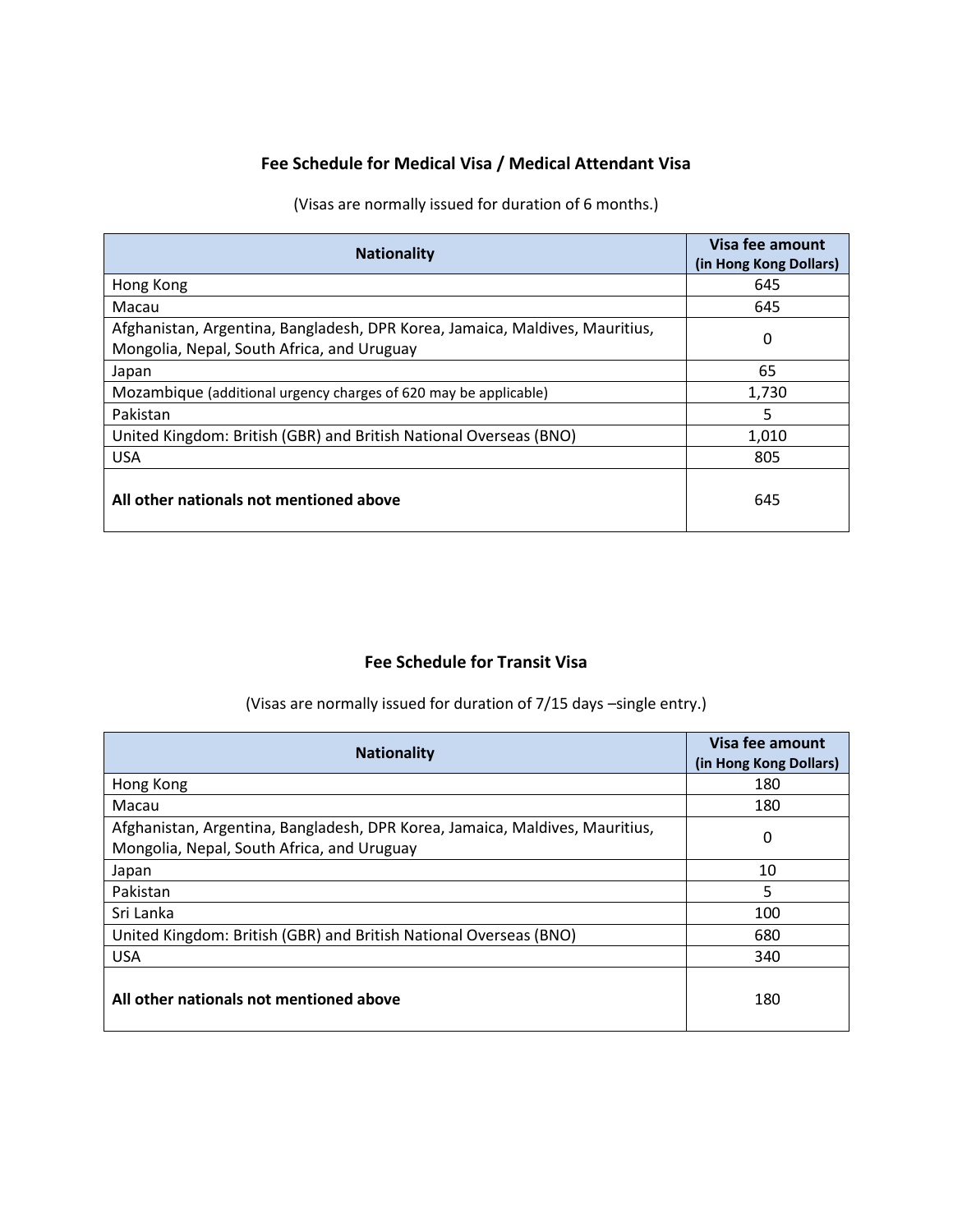# **Employment Visa Fee Schedule**

## (Visas are issued based on approval of application.)

| <b>Nationality</b>                                                                                                         | Visa fee amount<br>(in Hong Kong Dollars) |                     |                        |
|----------------------------------------------------------------------------------------------------------------------------|-------------------------------------------|---------------------|------------------------|
|                                                                                                                            | Up to 6<br>months                         | 6<br>months<br>$-1$ | More<br>than 1<br>year |
| Hong Kong                                                                                                                  | 645                                       | year<br>960         | 1,580                  |
| Macau                                                                                                                      | 645                                       | 960                 | 1,580                  |
| Afghanistan, Argentina, Bangladesh, DPR Korea, Jamaica, Maldives, Mauritius,<br>Mongolia, Nepal, South Africa, and Uruguay | $\Omega$                                  | 0                   | $\Omega$               |
| Australia                                                                                                                  | 1,425                                     | 1,740               | 2,360                  |
| Austria                                                                                                                    | 685                                       | 995                 | 1620                   |
| Canada                                                                                                                     | 1,190                                     | 1,505               | 2,130                  |
| Denmark                                                                                                                    | 995                                       | 1,310               | 1,935                  |
| France                                                                                                                     | 1,075                                     | 1,385               | 2,010                  |
| Iran                                                                                                                       | 1,855                                     | 2,165               | 2,790                  |
| Ireland                                                                                                                    | 1,270                                     | 1,580               | 2,205                  |
| Israel                                                                                                                     | 7,820                                     | 8,135               | 8760                   |
| Italy                                                                                                                      | 840                                       | 1,155               | 1,775                  |
| Japan                                                                                                                      | 65                                        | 65                  | 65                     |
| Mozambique – Multiple entries (additional urgency charges of 620 may be<br>applicable)                                     | 1,730                                     | 2,350               | 2,350                  |
| New Zealand                                                                                                                | 1,155                                     | 1,465               | 2,090                  |
| Norway                                                                                                                     | 725                                       | 1,035               | 1,660                  |
| Portugal                                                                                                                   | 725                                       | 1,035               | 1,660                  |
| Sri Lanka                                                                                                                  | 1,240                                     | 1,240               |                        |
| Thailand                                                                                                                   | 1,270                                     | 1,580               | 2,205                  |
| Turkey                                                                                                                     | 800                                       | 1,115               | 1,740                  |
| <b>UAE</b>                                                                                                                 | 2,945                                     | 3,260               | 3,885                  |
| United Kingdom: British (GBR) and British National Overseas (BNO)                                                          | 3,430                                     | 3,650               | 4,275                  |
| <b>USA</b>                                                                                                                 | 960                                       | 1,275               | 1,900                  |
| All other nationals not mentioned above                                                                                    | 645                                       | 960                 | 1,580                  |